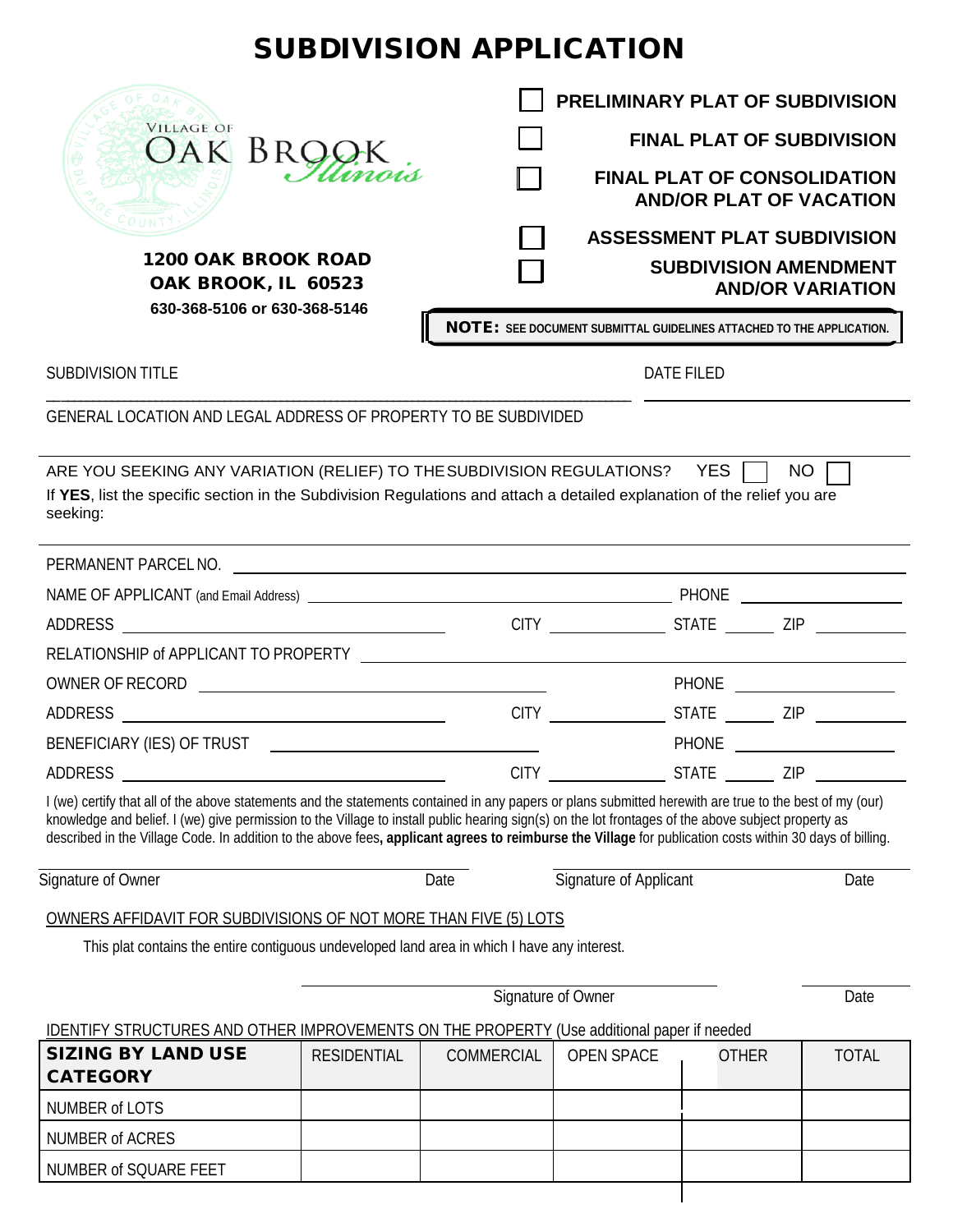#### **Names of Surrounding Property Owners**

Following are the names and addresses of all surrounding property owners from the property in question for a distance of approximately 250 feet in all directions. **Provide a mailing label for each Property Owner listed**. The number of feet occupied by all public roads, streets, alleys, and public ways has been excluded in computing the 250-foot requirement. Said names are as recorded in the office of the County Recorder of Deeds (or the Registrar of Titles of the County) and as appear from the authentic tax records of this County within 30 days of the filing of this application. (Attach additional sheets if necessary)

| <b>NAME OF PROPERTY OWNER</b> | <b>MAILING ADDRESS OF PROPERTY</b><br><b>OWNER</b> | <b>PROPERTY ADDRESS</b> | <b>PERMANENT</b><br><b>INDEX NUMBER</b> |
|-------------------------------|----------------------------------------------------|-------------------------|-----------------------------------------|
|                               |                                                    |                         |                                         |
|                               |                                                    |                         |                                         |
|                               |                                                    |                         |                                         |
|                               |                                                    |                         |                                         |
|                               |                                                    |                         |                                         |
|                               |                                                    |                         |                                         |
|                               |                                                    |                         |                                         |
|                               |                                                    |                         |                                         |

#### NOTICE TO APPLICANT **REFER TO OAK BROOK CODE: TITLE 14 - SUBDIVISION REGULATIONS**

**DO NOT SUBMIT** ANY proposed plat of subdivision until you are directed to do so**. ALL Subdivision application forms, Subdivision plats and engineering plans (if required), and other documents are to be emailed to Gail at: cchiarelli@oak-brook.org for a preliminary review along with the contact person information who will be making any plat revisions.**

After comments and revisions have been completed by the Village Engineer at least 10 days before the Plan Commission meeting, you will be directed to submit, the following: The original Applications must be completed, signed and *accompanied with the following*: Proper fee (payable to the Village of Oak Brook), Fifteen (15) folded copies of the proposed subdivision **(pursuant to the Plat Act maximum sheet size permitted is 30" x 36")**, 4 copies of Plat of Survey with Legal Description, Common Address and P.I.N. noted. Include a CD of all plats and plans (or send a PDF of each, which is to be emailed to cchiarelli@oak-brook.org) Completed Subject Property Verification, Surrounding Property Owners form. If the applicant is NOT the property owner, a Letter of Standing is required with the written consent / authorization from the property owner. *See Submittal Guideline for a complete list of requirements*.

Fees and documents must be received prior to the **15th of the month** for Plan Commission review on the **third Monday of the following month**. An incomplete submittal will NOT be accepted and may be returned to the applicant. Please check all items applicable::

| <b>PRELIMINARY PLAT</b>               | \$50.00 per lot or \$750.00 minimum**                                                                                                                 |
|---------------------------------------|-------------------------------------------------------------------------------------------------------------------------------------------------------|
| <b>FINAL PLAT</b> (G-289, 3/24/81)    | \$750.00 - NO IMPROVEMENTS**(Plus Plan Review & Inspection Fees, if required)                                                                         |
| <b>FINAL PLAT - with Improvements</b> | \$750.00 plus plan review fees - See Section 1-14-1-E.3 for amount (G-706 11/2002)                                                                    |
| <b>AMENDMENT or VARIATION</b>         | \$750.00*                                                                                                                                             |
| <b>ASSESSMENT PLAT (12/11/79)</b>     | No Charge                                                                                                                                             |
| <b>Public Hearing Signs</b>           | \$50.00 per sign - 1 sign required for each Street Frontage/Per Parcel                                                                                |
|                                       | *Fees do not include publication costs, which are paid for separately<br>** \$125 fee for each time extension Fees - Title 1 Chapter 14 of this code. |

#### **All meetings are held in the Samuel E. Dean Board Room of the Butler Government Center, 1200 Oak Brook Road**

DO NOT WRITE IN THIS SPACE BELOW FOR VILLAGE USE ONLY

| P V I I V I - III II E III I III IV VI /IV E PEEV II I VII II EE/IV E VVE VIIE I |             |                        |                          |  |
|----------------------------------------------------------------------------------|-------------|------------------------|--------------------------|--|
| Date Filed                                                                       | Fee Paid \$ | Receipt No.            | Received By              |  |
| HEARING DATES: Board of Trustees (Referral)                                      |             | <b>Plan Commission</b> | <b>Board of Trustees</b> |  |
| SIGNED - VILLAGE CLERK                                                           |             |                        | Date                     |  |
|                                                                                  |             |                        |                          |  |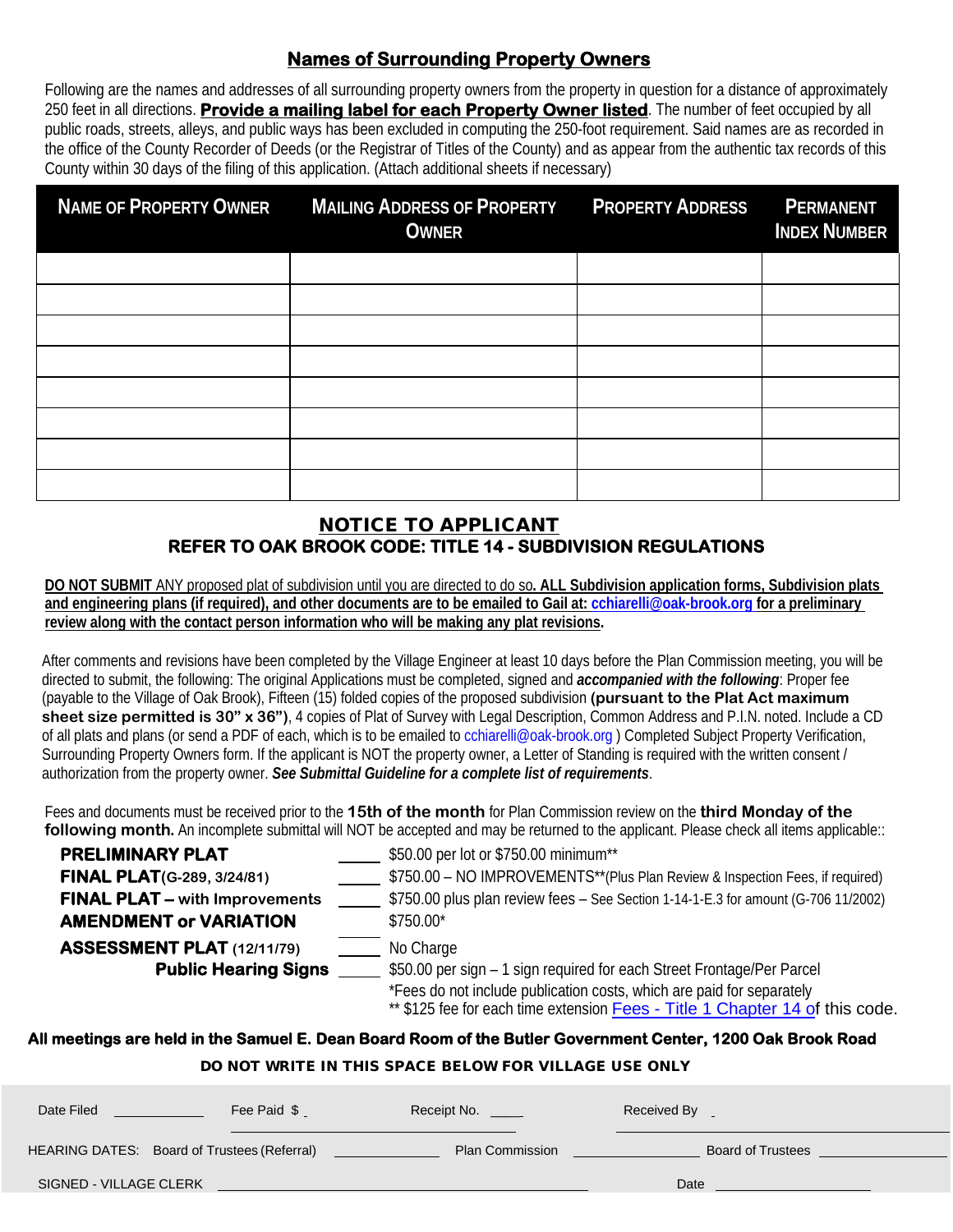### **CERTIFICATION**

### Surrounding Property Owners

I (we) certify that the names and addresses of all the surrounding property owners including mailing labels submitted with this application are located within a minimum distance of 250 feet in all directions from the perimeter of the subject property and that the number of feet occupied by all public roads, streets, alleys, and public ways has been **excluded** in computing the 250-foot requirement.

Said names and addresses are as recorded in the office of the County Recorder of Deeds (or the Registrar of Titles of the County) and as appear from the authentic tax records of this County. The property owners as listed have been obtained from the Township Assessors office **within 30 days** of the filing of this application.

The surrounding property owners list as submitted herewith and supporting attachments are true to the best of my (our) knowledge and belief.

I (we) give permission to the Village to install public hearing sign(s) on the lot frontages of the subject property as described in the Village Code. In addition to the required application fees, applicant/owner agrees to reimburse the Village for publication costs, recording fees, and any other associated costs or fees within 30 days of billing.

| Printed Name of Property Owner |      |                                  | <b>Printed Name of Applicant</b> |  |  |
|--------------------------------|------|----------------------------------|----------------------------------|--|--|
|                                |      |                                  |                                  |  |  |
|                                |      |                                  |                                  |  |  |
| Signature of Owner             | Date | Signature of Applicant           | Date                             |  |  |
|                                |      |                                  |                                  |  |  |
|                                |      |                                  |                                  |  |  |
| <b>BILL TO INFORMATION:</b>    |      |                                  |                                  |  |  |
|                                |      |                                  |                                  |  |  |
|                                |      |                                  |                                  |  |  |
| Print Name/Company             |      | <b>Print Contact Person Name</b> | <b>Contact Phone</b>             |  |  |
|                                |      |                                  |                                  |  |  |
|                                |      |                                  |                                  |  |  |
| Address To be Billed           |      | <b>Alternate Phone</b>           |                                  |  |  |

NOTE: If the applicant/owner has not complied with these requirements and the Surrounding Property Owners List is incomplete and notification has not been sent to a neighboring property owner within the 250-foot requirement less than 10 days prior to the scheduled Plan Commission meeting, the hearing on this matter will be postponed to the next regular Plan Commission meeting, or until such time as a completed list of all neighbors within the 250-foot requirement has been submitted and have been sent proper notification as noted.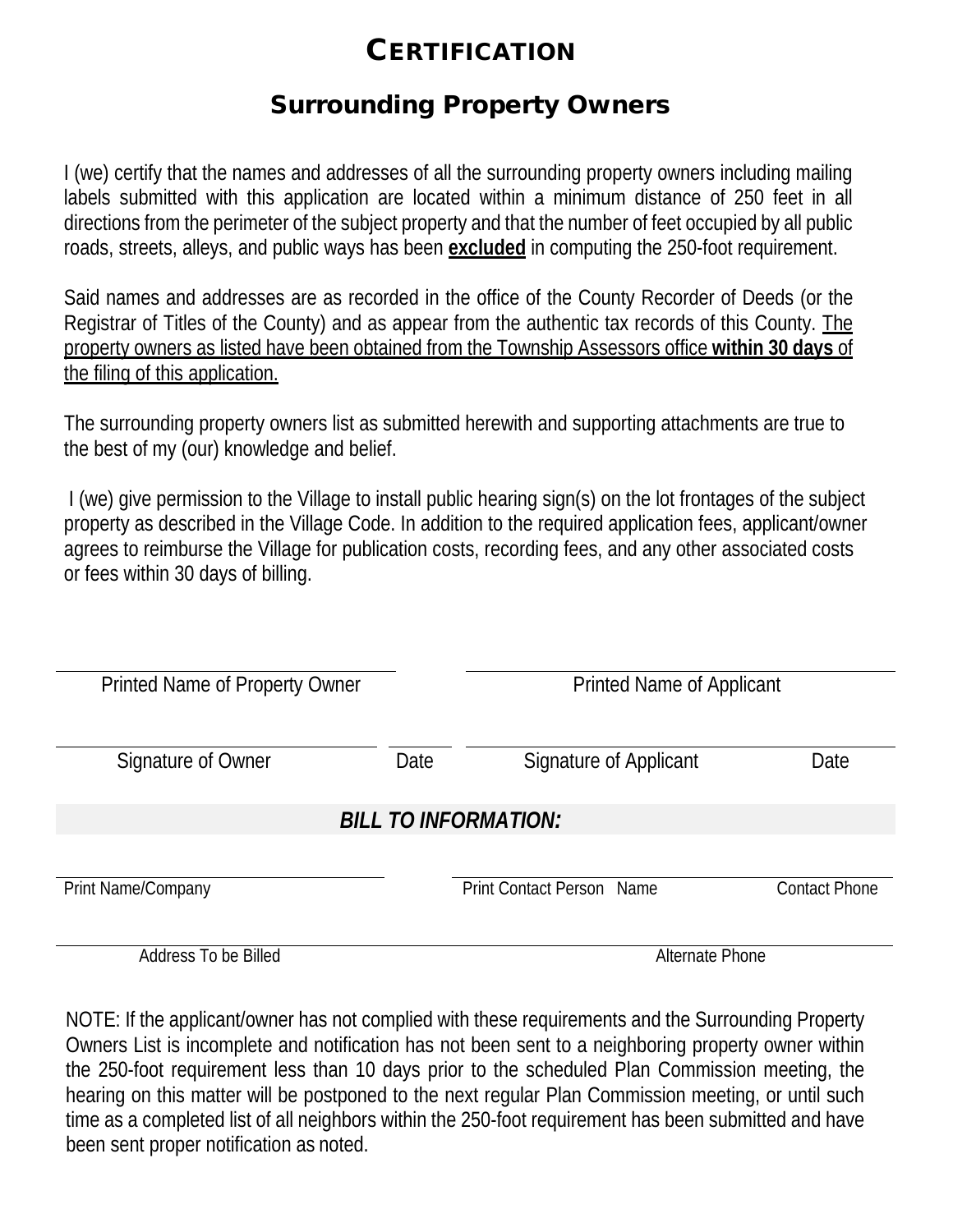### SUBJECT PROPERTY VERIFICATION

(Complete a separate form for each P.I.N.)

- 1. Permanent Index Number (P.I.N. from Real Estate Tax Bill): \_\_\_\_\_\_\_\_\_\_\_\_\_\_\_\_\_\_
- 2. Common Address:
- 3. Provide the Legal Description for each lot as noted on the Plat of Survey as an attachment.
- 4. Provide the proposed Legal Description for each lot as an attachment.
- 5. Email the Current and Proposed Legal Description in a Word document to [cchiarelli@oak-brook.org](mailto:cchiarelli@oak-brook.org)

The Permanent Index Number, Common Address and Legal information provided has been verified as follows:

**DuPage County Records/Research Room At: 630-407-5401** Contact Person: Only First name of Contact is required. Date called: **I verify that the information provided above is accurate. Printed Name Signature Date Date Relationship to Applicant: Relationship to Applicant:**